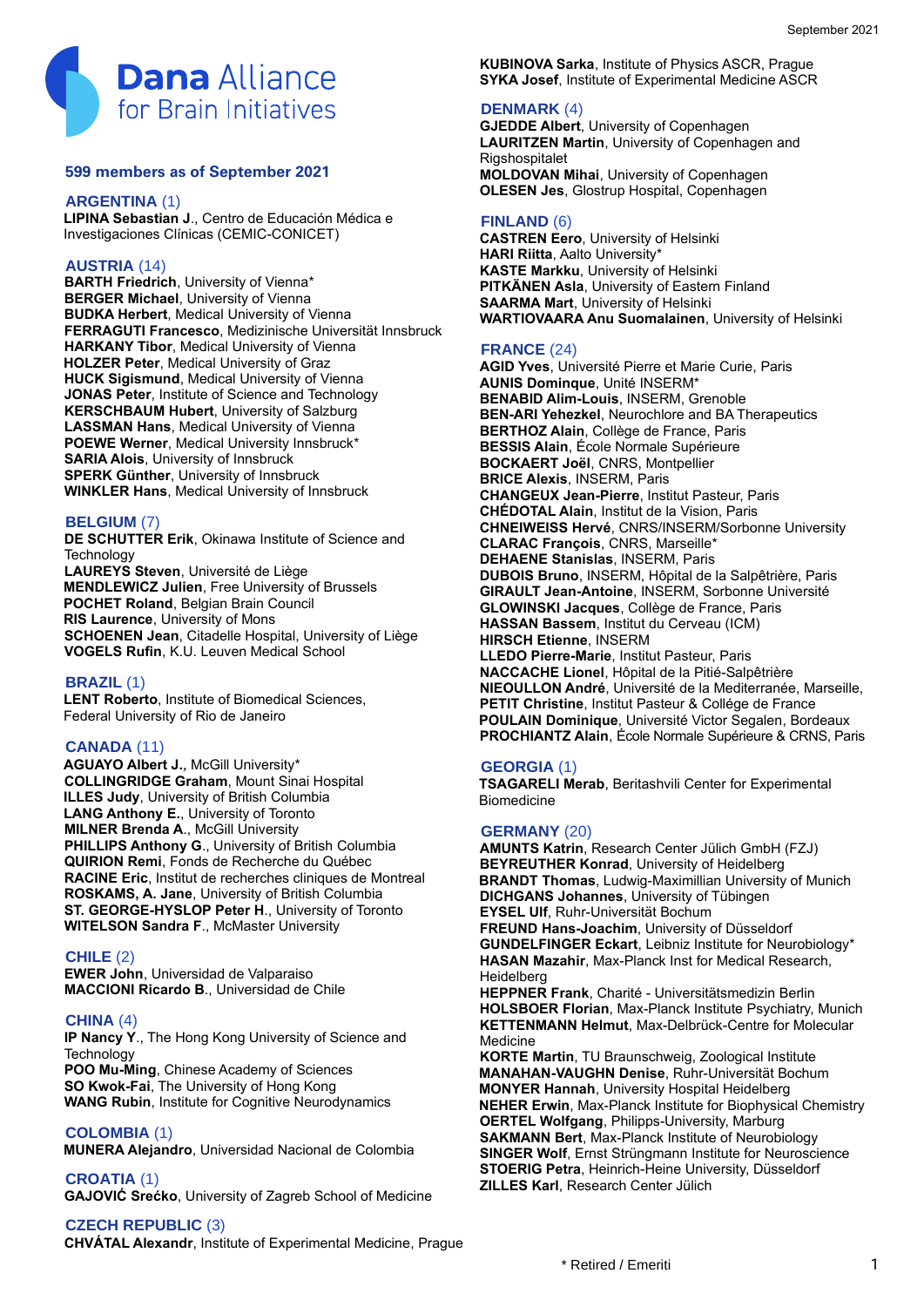# **GREECE** (8)

**DALLA Christina**, Medical School, National and Kapodistrian University of Athens

**EFTHIMIOPOULOS Spiros**, National and Kapodistrian University of Athens

**KARAGOGEOS Domna**, University of Crete

**KOSTOPOULOS George**, University of Patras Medical School **KOUVELAS Elias**, University of Patras

**SKALIORA Irini**, Biomedical Research Foundation of the Academy of Athens, and National and Kapodistrian University of Athens

**STAMATAKIS Antonios**, National and Kapodistrian University of Athens

**STYLIANOPOULOU Fotini**, National and Kapodistrian University of Athens

## **HUNGARY** (6)

**ELEKES Károly**, Hungarian Academy of Sciences, Tihany **FREUND Tamás**, Hungarian Academy of Sciences **PÁRDUCZ Árpád**, Hungarian Academy of Sciences, Szeged **SZOLSCANY Janos**, University of Pecs **TOLDI Józef**, University of Szeged **VIZI Sylvester**, Hungarian Academy of Sciences, Budapest

#### **INDIA** (3)

**CHATTARJI Sumantra**, National Centre for Biological Sciences **RAVINDRANATH Vijayalakshmi**, Centre for Brain Research **TOLE Shubha**, Tata Institute of Fundamental Research

#### **ISRAEL** (5)

**DUDAI Yadin**, Weizmann Institute of Science, Rehovot **MALACH Rafael**, Weizmann Institute of Science, Rehovot **RICHTER-LEVIN Gal**, University of Haifa **SEGAL Menahem**, The Weizmann Institute **SEGEV Idan**, The Hebrew University of Jerusalem

#### **ITALY** (14)

**BENEDETTI Fabrizio.** University of Turin **BENFENATI Fabio**, Istituto Italiano di Tecnologia **BENTIVOGLIO Marina**, University of Verona **BERLUCCHI Giovanni**, Università degli Studi di Verona **BERNARDI Giorgio**, University Tor Vergata-Roma **CATTANEO Elena**, University of Milan **CLEMENTI Francesco**, Unversity of Milan\* **DI LUCA Monica**, University of Milan **MAGGI Adriana**, University of Milan **MEHLER Jacques**, SISSA, Trieste **ORBAN Guy**, University of Parma\* **RIZZOLATTI Giacomo**, University of Parma **STRATA Piergiorgio**, University of Turin\* **TREVES Alessandro**, SISSA, Trieste

#### **JAPAN** (9)

**GODA Yukiko**, RIKEN Center for Brain Science **IRIKI Atsushi**, RIKEN Center for Biosystems Dynamics Research

**ISHIZU Tomohiro**, Kansai University **MIYASHITA Yasushi**, Juntendo University **NISHIKAWA Toru**, Tokyo Medical and Dental University **OHTAKA-MARUYAMA Chiaki**, Tokyo Metropolitan Institute of Medical Science **TOUHARA Kazushige**, The University of Tokyo **YAMANAKA Shinya**, Kyoto University **YANAGISAWA Masashi**, The University of Tsukuba

#### **KOREA** (3)

**JEONG Sung-Jin**, Korea Brain Research Institute **OH Uhtaek**, Brain Science Institute, KIST **PAIK Nam-Jong**, Seoul National University

#### **THE NETHERLANDS** (8)

**BEKKERING Harold**, Radboud University **BOER Gerard**, Netherlands Institute for Neuroscience\*

**GIELEN Stan**, Netherlands Org. for Scientific Research **GISPEN Willem**, University of Utrecht **HAGOORT Peter**, Donders Institute for Brain, Cognition and Behaviour

**JOELS Marian**, University Medical Center Utrecht **LEVELT Willem**, MPI for Psycholinguistics, Nijmegen **MEDENDORP W. Pieter**, Donders Institute for Brain, Cognition, and Behaviour

# **NORWAY** (3)

**MOSER Edvard**, Kavli Institute for Systems Neuroscience, Centre for Neural Computation **MOSER May Britt**, Kavli Institute for Systems Neuroscience, Centre for Neural Computation **WITTER Menno**, Kavli Institute for Systems Neuroscience

#### **PERU** (1)

**AGUILAR MENDOZA Luis A**., San Ignacio de Loyola University

#### **POLAND** (7)

**BOGUSZEWSKI Pawel**, Nencki Institute of Experimental Biology **CZLONKOWSKA Anna**, Institute Psychiatry & Neurology, Warsaw **KACZMAREK Leszek**, Nencki Institute **KNAPSKA Ewelina**, Nencki Institute of Experimental Biology, **Warsaw KOSSUT Malgorzata**, Nencki Institute of Experimental Biology, **Warsaw NALĘCZ Katarzyna**, Nencki Institute of Experimental Biology, **Warsaw PYZA Elzbieta**, Jagiellonian University, Krakow

# **PORTUGAL** (7)

**CASTRO CALDAS Alexandre**, Universidade Catolica **Portuguesa LIMA Deolinda**, University of Porto **MALVA Joāo**, University of Coimbra, Portugal **MOREIRA Paula**, University of Coimbra, Portugal **OLIVEIRA Catarina**, University of Coimbra **RIBEIRO Joaquim Alexandre**, University of Lisbon\* **SEBASTIÃO Ana Maria**, University of Lisbon, Medical School

#### **ROMANIA** (1)

**ZAGREAN Leon**, Carol Davila University of Medicine, Bucharest. National Neuroscience Society of Romania

#### **RUSSIA** (4)

**ANOKHIN Konstantin**, Laboratory of Neurobiology Memory Institute, Kurchatovsky Institute, Moscow **CHERNISHEVA Marina**, University of St. Petersburg **GRIGOREV Igor**, Institute of Experimental Medicine, St. Petersburg

**NOZDRACHEV Alexander**, University of St. Petersburg

#### **SERBIA** (2)

**ANDJUS Pavle**, University of Belgrade **CULIC Milka**, University of Belgrade\*

#### **SLOVAKIA** (1)

**SYKOVA Eva**, Institute of Neuroimmunology SAS

#### **SLOVENIA** (3)

**BRESJANAC Maja**, University of Ljubljana **REPOVŠ Grega**, University of Ljubljana **ZOREC Robert**, Institute of Pathophysiology

#### **SPAIN** (20)

Miguel Hernández-CSIC

**ACUÑA Carlos**, University of Santiago de Compostela **AVENDAÑO Carlos**, Autonoma University of Madrid Medical School\* **AVILA Jesus**, Consejo Superior de Investigaciones Cientificas **BELMONTE Carlos**, Instituto de Neurociencias, Universidad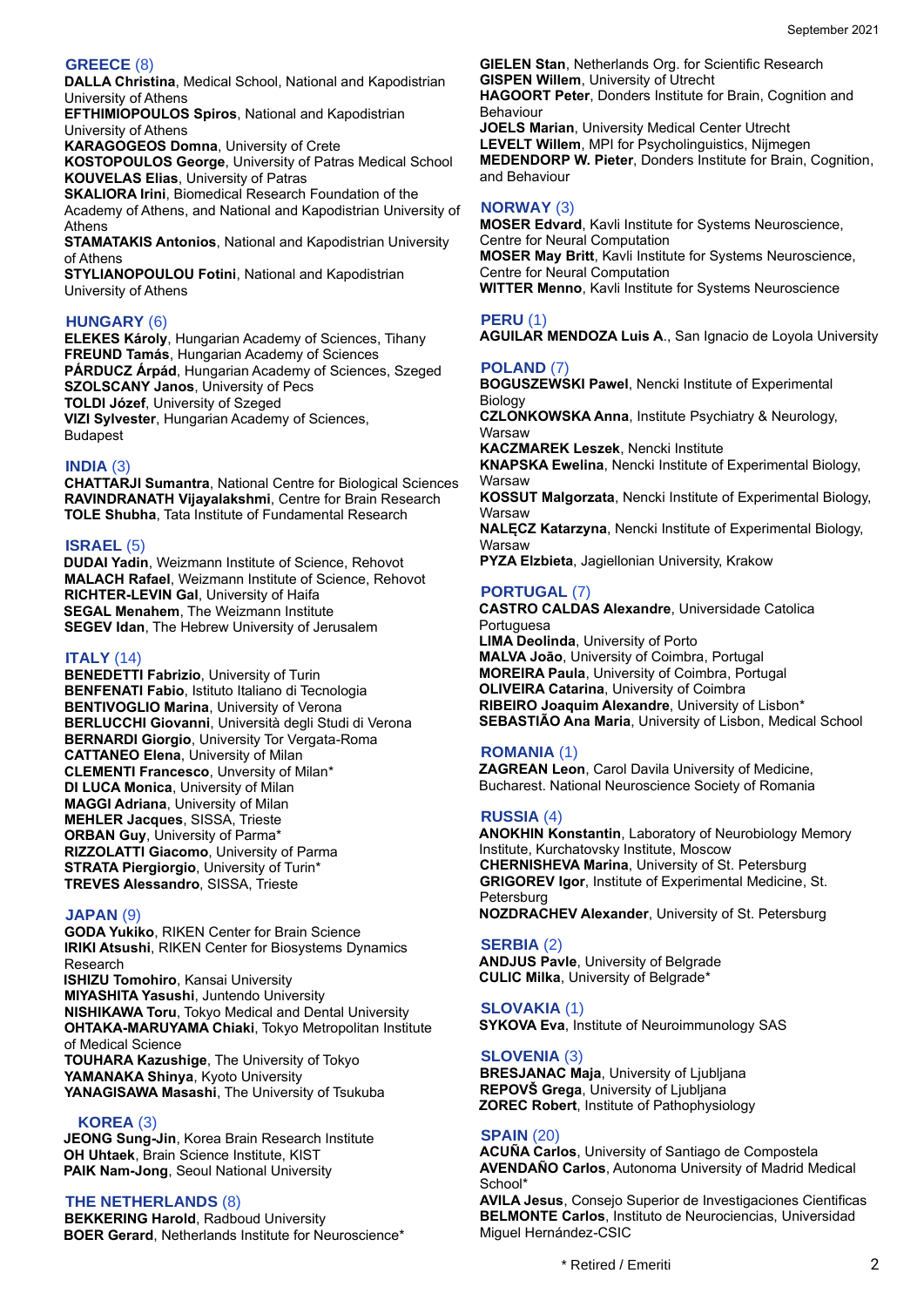**DE CASTRO Fernando**, Consejo Superior de Investigaciones Científicas

**CAVADA Carmen**, Universidad Autónoma de Madrid **DELGADO-GARCIA José Maria**, Universidad Pablo de Olavide, Sevilla

**DIERSSEN Mara**, Centre for Genomic Regulation, Barcelona **FERRUS Alberto**, Instituto Cajal, Madrid

**GARCIA-SEGURA Luis**, Instituto Cajal, Madrid **GRUART I MASSO Agnes**, Universidad Pablo de Olavide **LERMA Juan**, Universidad Miguel Hernández-CSIC **LOPEZ-BARNEO José**, University of Seville Medical School

**MARTÍNEZ Luis M**., Spanish National Research Council, Universidad Miguel Hernández

**MARTINEZ Salvador**, Instituto de Neurociencias, Alicante **MERCHÀN Miguel**, Instituto de Neurociencias de Castilla y Leon

**NIETO-SAMPEDRO Manuel**, Instituto Cajal, Madrid **RODRIGUEZ-FORNELLS Antoni**, University of Barcelona, Social & Behavioural Sciences

**SANCHEZ-VIVES Maria**, IDIBAPS, Barcelona **TOLOSA Eduardo**, University of Barcelona

#### **SWEDEN** (5)

**BJÖRKLUND Anders**, Wallenberg Neuroscience Center **GRILLNER Sten**, Karolinska Institute, Stockholm **INNOCENTI Giorgio**, Karolinska Institute, Stockholm **LANNFELT Lars**, University of Uppsala **LINDVALL Olle**, Lund University Hospital

# **SWITZERLAND** (15)

**AGUZZI Adriano**, University of Zurich **ANSERMET François**, University of Geneva and University of Lausanne **BORBÉLY, Alexander**, University of Zurich\* **CLARKE Stephanie**, University of Lausanne **CUÉNOD Michel**, University of Lausanne **FRACKOWIAK Richard**, Ecole Polytechnique Fédérale de Lausanne **FRITSCHY Jean–Marc**, University of Zurich **JÄNCKE Lutz**, University of Zurich **KATO Ann**, Faculty of Medicine, University Geneva **LANDIS Theodor**, University of Geneva\* **LAVENEX Pierre**, University of Lausanne **LEVIVIER Marc**, CHUV, Lausanne **MAGISTRETTI Pierre J**., CHUV and University of Lausanne (UNIL), Medical School **SANDI Carmen**, École Polytechnique Fédérale de Lausanne (EPFL) **SCHWAB Martin**, University of Zurich

# **TURKEY** (3)

**ESEN Ferhan**, Eskişehir Osmangazi University **HARIRI Nuran**, University of Ege, Izmir **PEKER Gonul**, University of Ege Medical School, Izmir

**UKRAINE** (1) **KRISHTAL Oleg**, Bogomoletz Institute of Physiology

# **UNITED KINGDOM** (29)

**BADDELEY Alan**, University of York **BARDE Yves-Alain**, Cardiff University **BLAKEMORE Sir Colin**, University of Oxford **BLAKEMORE Sarah-Jayne**, University of Cambridge, UK **BYSTRON Irina**, University of Oxford, UK **DAVIES Kay**, University of Oxford **DOLAN Ray**, University College London **EVERITT Barry**, University of Cambridge **FOSTER Russell**, University of Oxford **GREENFIELD Baroness Susan**, Neuro-Bio Ltd **IVERSEN Susan**, University of Oxford **JACK Julian**, University of Oxford **KENNARD Christopher**, University of Oxford **LIGHTMAN Stafford**, University of Bristol **MARIN Oscar**, King's College London

**MATTHEWS Paul**, Imperial College London **MORRIS Richard**, The University of Edinburgh **NUTT David**, Imperial College London **O'KEEFE, John**, University College London **RAFF Martin**, University College London **ROBBINS Trevor**, University of Cambridge **ROSE Steven**, The Open University\* **ROTHWELL Dame Nancy**, University of Manchester **SHALLICE Tim**, University College London **SMITH David A.**, University of Oxford\* **STEEL Karen**, King's College London **STEWART Michael**, The Open University **VERKHRATSKY Alexej**, University of Manchester **ZEKI Semir**, University College London

# **URUGUAY** (1)

**PEDEMONTE Marisa**, School of Medicine, CLAEH University

# **UNITED STATES** (340)

#### *ALABAMA (3)*

**MEADOR-WOODRUFF, James**, University of Alabama, Birmingham **PARPURA, Vladimir**, University of Alabama at Birmingham **WYSS, James Michael**, The University of Alabama, Birmingham

# *ARIZONA (7)*

**BARNES, Carol A**., University of Arizona **BURD, Gail D**., University of Arizona **COOK-DEEGAN, Robert M**., Arizona State University **GOTHARD, Katalin M**., University of Arizona **HILDEBRAND, John G**., University of Arizona **NADEL, Lynn**, University of Arizona\* **OLAND, Lynne A**., University of Arizona\*

#### *ARKANSAS (2)*

**BARGER, Steven W**., University of Arkansas for Medical Sciences **GRIFFIN, W. Sue T**., University of Arkansas for Medical Sciences

# *CALIFORNIA (55)*

**AISEN, Paul S**., University of Southern California **AMARAL, David G**., University of California, Davis Health System **AMINOFF, Michael J**., University of California, San Francisco **ANNESE, Jacopo**, University of California, San Diego **BARONDES, Samuel H**., University of California, San Francisco **BASBAUM, Allan I**., University of California, San Francisco **BELLUGI, Ursula**, The Salk Institute for Biological Studies **BLOOM, Floyd E**., The Scripps Research Institute **BUCHSBAUM, Monte S**., University of California, San Diego **CHURCHLAND, Patricia S**., University of California, San Diego\* **CLEVELAND, Don W**., University of California, San Diego **CLINE, Hollis T**., The Scripps Research Institute **COREY-BLOOM, Jody**, University of California, San Diego School of Medicine **COTMAN, Carl W**., University of California, Irvine **DAMASIO, Antonio**, University of Southern California **DAMASIO, Hanna C**., University of Southern California **DIAMOND, Ivan**, Amygdala Neurosciences **EDWARDS, Robert H**., University of California, San Francisco **FERRIERO, Donna M**., University of California, San Francisco **FIELDS, Howard L**., University of California, San Francisco **GAGE, Fred H**., The Salk Institute for Biological Studies **GAZZANIGA, Michael S**., University of California, Santa Barbara **GLEESON, Joseph G**., University of California, San Diego **GONZALEZ, Fernando**, University of California, San Francisco **HAUSER, Stephen L**., University of California, San Francisco **INSEL, Thomas R**., Humanest Care **KAWAS, Claudia H**., University of California, Irvine **KRIEGSTEIN, Arnold**, University of California, San Francisco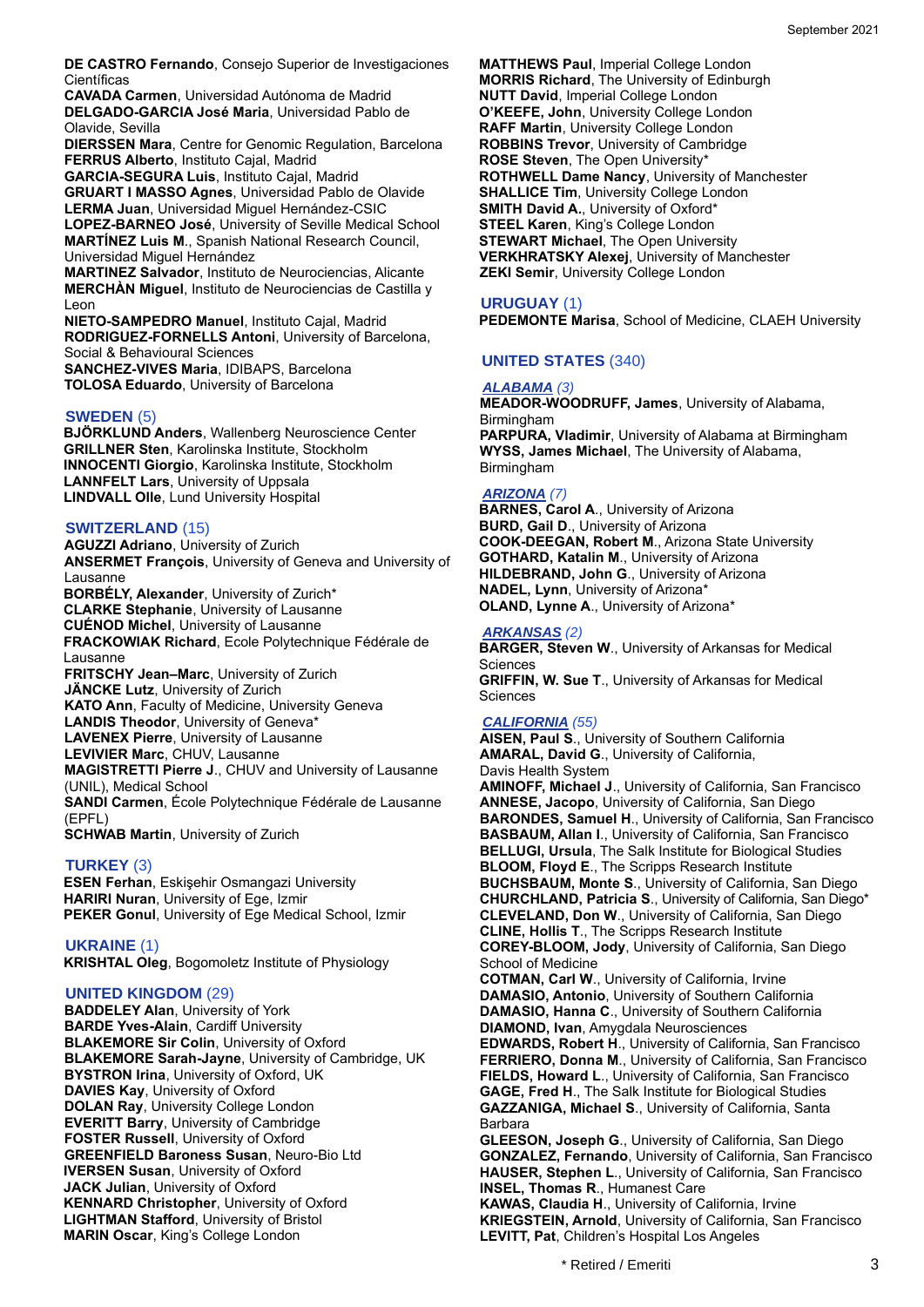**MALENKA, Robert C**., Stanford University School of Medicine **MCGAUGH, James L**., University of California, Irvine\*

**MOBLEY, William C**., University of California, San Diego **MORRISON, John H**., University of California, Davis **MUCKE, Lennart**, Gladstone Institutes

**PHELPS, Michael E**., David Geffen School of Medicine at UCLA

**PRUSINER, Stanley B**., University of California, San Francisco **PTÁČEK, Louis J**., University of California, San Francisco **REISS, Allan L**., Stanford University School of Medicine **RUBENSTEIN, John L.R**., University of California, San **Francisco** 

**SAPOLSKY, Robert**, Stanford University School of Medicine **SEJNOWSKI, Terrence J**., The Salk Institute for Biological Studies

**SHATZ, Carla J**., Bio-X, Stanford University

**SQUIRE, Larry R**., Veteran's Affairs Medical Center

**STARK, Craig E**., University of California, Irvine

**STEVENS, Charles F**., The Salk Institute for Biological Studies, HHMI

**STEWARD, Oswald**, University of California, Irvine, College of Medicine

**SÜDHOF, Thomas C**., Stanford University School of Medicine **SWANSON, Larry W**., University of Southern California **TALLAL, Paula**, Salk Institute for Biological Studies **TESSIER-LAVIGNE**, Marc, Stanford University **TOBIN, Allan J**., University of California, Los Angeles **TUSZYNSKI, Mark H**., University of California, San Diego

**WHYBROW, Peter C**., David Geffen School of Medicine at UCLA

**WOOD, Marcelo A**., University of Calfornia, Irvine **ZLOKOVIC, Berislav V**., Keck School of Medicine, University of Southern California

# *COLORADO (2)*

**FREEDMAN, Robert**, University of Colorado, Denver **KATER, Stanley B**., The University of Utah\*

# *CONNECTICUT (8)*

**BERGER-SWEENEY, Joanne E**., Trinity College **CASEY, BJ**, Yale University **PICCIOTTO, Marina**, Yale University School of Medicine **RAKIC, Pasko**, Yale University School of Medicine **SHAYWITZ, Bennett A**., Yale Center for Dyslexia & Creativity **SHAYWITZ, Sally E**., Yale Center for Dyslexia & Creativity **SHEPHERD, Gordon M**., Yale Medical School **WAXMAN, Stephen G**., Yale Medical School and VA Connecticut Health System

#### *DELAWARE (2)*

**CHUGANI, Diane**, DuPont Children's Hospital **CHUGANI, Harry T**., DuPont Children's Hospital

#### *FLORIDA (8)*

**BLAKELY, Randy D**., Florida Atlantic University **BONCI, Antonello**, Global Institutes on Addiction **BRADLEY, Walter G**., University of Miami Miller School of Medicine\* **BUNGE, Mary Bartlett**, University of Miami School of Medicine

**DAVIS, Ronald L**., The Scripps Research Institute - Florida **HEILMAN, Kenneth M**., University of Florida College of Medicine\*

**JEROMIN, Andreas**, Atlantic Biomarkers, LLC **WECKER, Lynn**, University of South Florida College of Medicine\*

#### *GEORGIA (7)*

**CALHOUN, Vince**, Georgia State University **DELONG, Mahlon R**., Emory University School of Medicine **KUHAR, Michael J**., Emory University, Yerkes Primate Research Center

**LEVEY, Allan I**., Emory University School of Medicine **MACLEISH, Peter R**., Morehouse School of Medicine **WALKER, Elaine F**., Emory University **ZOLA, Stuart M**., Atlanta VA Medical Center

# *ILLINOIS (8)*

**GRAFMAN, Jordan**, Shirley Ryan AbilityLab **MAUNSELL, John H**., University of Chicago **MESULAM, Marek-Marsel**, Northwestern University Feinberg School of Medicine **MOHS, Richard Charles**, AgeneBio, Inc. **RASENICK, Mark M**., University of Illinois Chicago College of

Medicine

**SHERMAN, S. Murray**, University of Chicago **SISODIA, Sangram S**., University of Chicago **VASSAR, Robert**, Northwestern University The Feinberg School of Medicine

#### *INDIANA (1)*

**LANDRETH, Gary E**., Indiana University School of Medicine

# *IOWA (3)*

**ANDREASEN, Nancy C**., The University of Iowa Hospitals and Clinics

**HOWARD, Matthew A. III**, University of Iowa **ROBINSON, Robert G**., University of Iowa College of Medicine

#### *KANSAS (1)*

**ENNA, Salvatore J**., University of Kansas Medical Center

# *KENTUCKY (2)*

**SAATMAN, Kathryn, E**., University of Kentucky **VAN ELDIK, Linda J**., University of Kentucky

# *LOUISIANA (1)*

**BAZAN, Nicolas G**., Louisiana State University Health New Orleans\*

# *MAINE (3)*

**BURMAN, Michael A**., University of New England **DICKINSON, Patsy S**., Bowdoin College **LANDIS, Story C**., National Institute of Neurological Disorders and Stroke, NIH\*

# *MARYLAND (34)*

**ALBERT, Marilyn S**., The Johns Hopkins University School of Medicine **AMARA, Susan G**., National Institute of Mental Health, NIH **BERMAN, Karen F**., National Institutes of Health, NIMH, Intramural Research Program **CLAPHAM, David E**., HHMI **DENCKLA, Martha Bridge**, Kennedy Krieger Institute\* **DEPAULO, Jr., J. Raymond**, Johns Hopkins University School of Medicine, Psychiatry & The Behavioral Sciences **GOLDSTEIN, Gary**, Kennedy Krieger Institute **GOLDSTEIN, Murray**, United Cerebral Palsy Research & Educational Foundation\* **GORDIS, Enoch**, National Institute on Alcohol Abuse & Alcoholism, NIH\* **GORDON, Barry**, The Johns Hopkins Medical Institutions **GORDON, Joshua**, National Institute of Mental Health, NIH **GRIFFIN, Diane E**., The Johns Hopkins Bloomberg School of Public Health **HODES, Richard Joel**, National Institute on Aging, NIH **HOKE, Ahmet**, The Johns Hopkins School of Medicine **HUGANIR, Richard L**., The Johns Hopkins School of Medicine **JAMISON, Kay Redfield**, The Johns Hopkins University School of Medicine **KHACHATURIAN, Zaven S**., Alzheimer's & Dementia: The Journal of the Alzheimer's Association **KOROSHETZ, Walter J**., National Institute of Neurological Disorders and Stroke, NIH **LESHNER, Alan I**., American Association for the Advancement of Science<sup>\*</sup> **LINDEN, David**, The Johns Hopkins University Medical School **LONG, Don M**., The Johns Hopkins Hospital **MASLIAH, Eliezer**, National Institute on Aging, NIH **MCCARTHY, Margaret**, University of Maryland School of Medicine

**MCKHANN, Guy M**., The Johns Hopkins University **NAKAMURA, Richard K**., Center for Scientific Review, NIH\*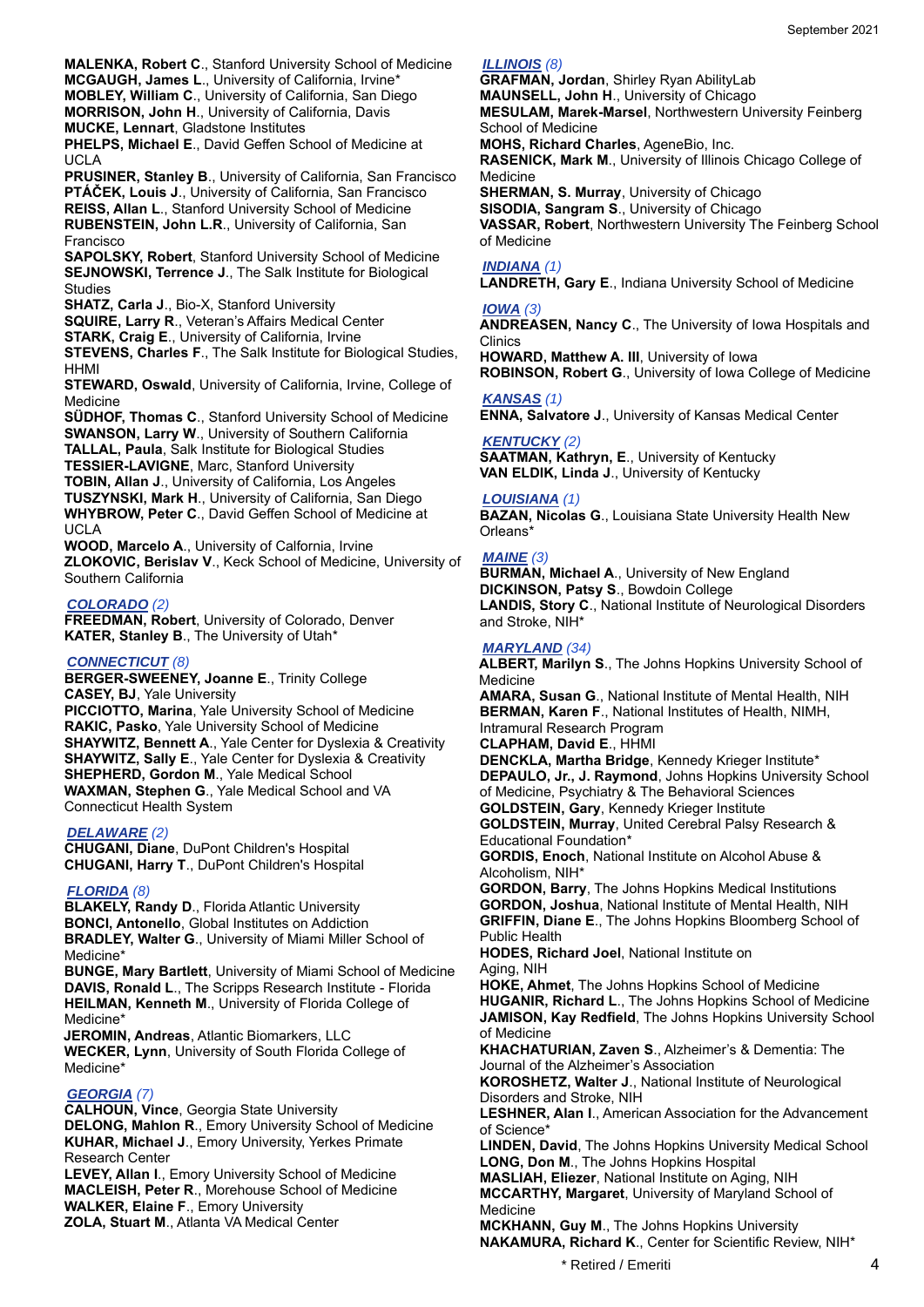**NELSON, Karin B**., National Institute of Neurological Disorders and Stroke, NIH

**PENN, Audrey S**., National Institute of Neurological Disorders and Stroke, NIH\*

**POST, Robert M**., Bipolar Collaborative Network **PRICE, Donald L**., The Johns Hopkins University School of Medicine

**RAPOPORT, Judith L**., National Institute of Mental Health, NIH **ROTHSTEIN, Jeffrey D**., The Johns Hopkins University **SNYDER, Solomon H**., The Johns Hopkins University School of Medicine

**VOLKOW, Nora D**., National Institute on Drug Abuse, NIH **WURTZ, Robert H**., National Eye Institute, NIH\*

# *MASSACHUSETTS (50)*

**BARRETT, Lisa F**., Northeastern University **BEAR, Mark F**., Massachusetts Institute of Technology **BLACK, Peter McLaren**, Brigham & Women's Hospital **BREAKEFIELD, Xandra O**., Massachusetts General Hospital **CAPLAN, Louis R**., Beth Israel Deaconess Medical Center **CAVINESS, Verne S**., Massachusetts General Hospital **CEPKO, Constance L**., Harvard Medical School **CONSTANTINE-PATON, Martha**, Massachusetts Institute of **Technology COYLE, Joseph T**., Harvard Medical School\* **DESIMONE, Robert**, Massachusetts Institute of Technology **EARLS, Felton**, Harvard School of Public Health **FLIER, Jeffrey S**., Harvard Medical School **GOTTLIEB, Gary L**., Harvard Medical School **GRAYBIEL, Ann M**., Massachusetts Institute of Technology **GREENBERG, Michael E**., Harvard Medical School **GUSELLA, James F**., Massachusetts General Hospital **HOCKFIELD, Susan**, Massachusetts Institute of Technology **HORVITZ, H. Robert**, Massachusetts Institute of Technology **HYMAN, Steven E**., Stanley Center for Psychiatric Research, Broad Institute of MIT and Harvard **IVINSON, Adrian J**., Brigham and Women's Hospital **KRAVITZ, Edward A**., Harvard Medical School **LICHTMAN, Jeff W**., Harvard University **LIVINGSTONE, Margaret S**., Harvard Medical School **MADRAS, Bertha K**., Harvard Medical School **MARDER, Eve**, Brandeis University **MARTIN, Joseph B**., Harvard Medical School **MARTUZA, Robert L**., Massachusetts General Hospital **MCKEE, Ann C**., Boston University School of Medicine **MOSKOWITZ, Michael A**., Massachusetts General Hospital **NEDIVI, Elly**, Massachusetts Institute of Technology **NISHI, Rae**, Formerly Marine Biological Laboratory **PAUL, Steven M**., Voyager Therapeutics **PHELPS, Elizabeth A**., Harvard University **POMEROY, Scott, L**., Children's Hospital, Boston **RESSLER, Kerry J**., Harvard Medical School **SAMUELS, Martin A**., Brigham and Women's Hospital\* **SANES, Joshua R**., Harvard University **SAPER, Clifford B**., Beth Israel Deaconess Medical Center **SCHACTER, Daniel L**., Harvard University **SELKOE, Dennis J**., Brigham and Women's Hospital **SPELKE, Elizabeth S**., Harvard University **SPERLING, Reisa**, Brigham and Women's Hospital **TANZI, Rudolph E**., Harvard Medical School **TONEGAWA Susumu**, Massachusetts Institute of Technology **TSAI, Li-Huei**, Massachusetts Institute of Technology **WALSH, Christopher A**., Children's Hospital Boston **WEINER, Howard L**., Brigham and Women's Hospital **WINGFIELD, Arthur**, Brandeis University **YOUNG, Anne B**., Massachusetts General Hospital\* **ZERVAS, Nicholas T**., Massachusetts General Hospital

#### *MICHIGAN (6)*

**AGRANOFF, Bernard W**., University of Michigan\* **AKIL, Huda**, University of Michigan **BRUNDIN Patrik**, Van Andel Institute **FELDMAN, Eva L**., University of Michigan **JUHASZ, Csaba**, Wayne State University School of Medicine **WATSON, Stanley J**., University of Michigan

# *MINNESOTA (3)*

**GEORGOPOULOS, Apostolos**, University of Minnesota **ORR, Harry T**., University of Minnesota **PETERSEN, Ronald C**., Mayo Clinic

#### *MISSOURI (5)*

**HOLTZMAN, David Michael**, Washington University School of Medicine

**RAICHLE, Marcus E**., Washington University School of Medicine

**RICHARDS, Linda J**., Washington University School of Medicine

**VAN ESSEN, David C**., Washington University School of Medicine

**ZORUMSKI, Charles F**., Washington University School of Medicine

#### *NEBRASKA (2)*

**GENDELMAN, Howard E**., University of Nebraska Medical **Center** 

**MOLFESE, Dennis L**., University of Nebraska-Lincoln

*NEW HAMPSHIRE (1)*

**BERNAT, James L**., Dartmouth Geisel School of Medicine\*

# *NEW JERSEY (3)*

**BARCHI, Robert L**., Rutgers, The State University of New Jersey

**DICICCO-BLOOM, Emanuel M**., Rutgers Robert Wood Johnson Medical School at Rutgers, The State University of New Jersey

**YOUNG, Wise**, Rutgers State University of New Jersey

#### *NEW YORK (52)*

**ALBERINI, Cristina M**., New York University **BAIRD, Abigail A**., Vassar College **BARCHAS, Jack D**., Weill Medical College of Cornell University **BEAL, M. Flint**, Weill Medical College of Cornell University **CAREW, Thomas J**., New York University\* **CHAO, Moses V**., New York University School of Medicine **CHOI, Dennis W**., SUNY Stony Brook Health Sciences Center **COYLE, Patricia K**., Stony Brook University Medical Center **DARNELL, Robert B**., The Rockefeller University, HHMI **FINS, Joseph J**., Weill Cornell Medical College **FINK, Matthew E**., Weill Cornell Medicine/New York Presbyterian **FIRESTEIN, Stuart**, Columbia University **FISCHBACH, Gerald D**., Simons Foundation **FOLEY, Kathleen M.**, Memorial Sloan-Kettering Cancer Center\* **GLIMCHER, Paul W**., New York University School of Medicine **GOLDBERG, Michael E**., Columbia University College of Physicians and Surgeons **GRAFSTEIN, Bernice**, Weill Cornell Medical College **HATTEN, Mary E**., The Rockefeller University **HEINTZ, Nathaniel**, The Rockefeller University **HOF, Patrick R**., Icahn School of Medicine at Mount Sinai **HUDSPETH, A. James**, The Rockefeller University **HURD, Yasmin L**., Icahn School of Medicine at Mount Sinai **JARVIS, Erich D**., The Rockefeller University **KANDEL, Eric R**., Columbia University College of Physicians and Surgeons **LEDOUX, Joseph E**., New York University **LIEBERMAN, Jeffrey A**., Columbia University College of Physicians and Surgeons **LLINÁS, Rodolfo R**., New York University School of Medicine **MASON, Carol Ann**, College of Physicians and Surgeons, Columbia University **MAYBERG, Helen S**., Icahn School of Medicine at Mount Sinai **MAYEUX, Richard**, Columbia University Medical Center **MENDELL, Lorne M**., Stony Brook University **MOVSHON, J. Anthony**, New York University **NESTLER, Eric J**., Icahn School of Medicine at Mount Sinai **PARADA, Luis F**., Memorial Sloan Kettering Cancer Center **PARDES, Herbert**, New York-Presbyterian Hospital **PFAFF, Donald W**., The Rockefeller University **POSNER, Jerome B**., Memorial Sloan-Kettering Cancer Center